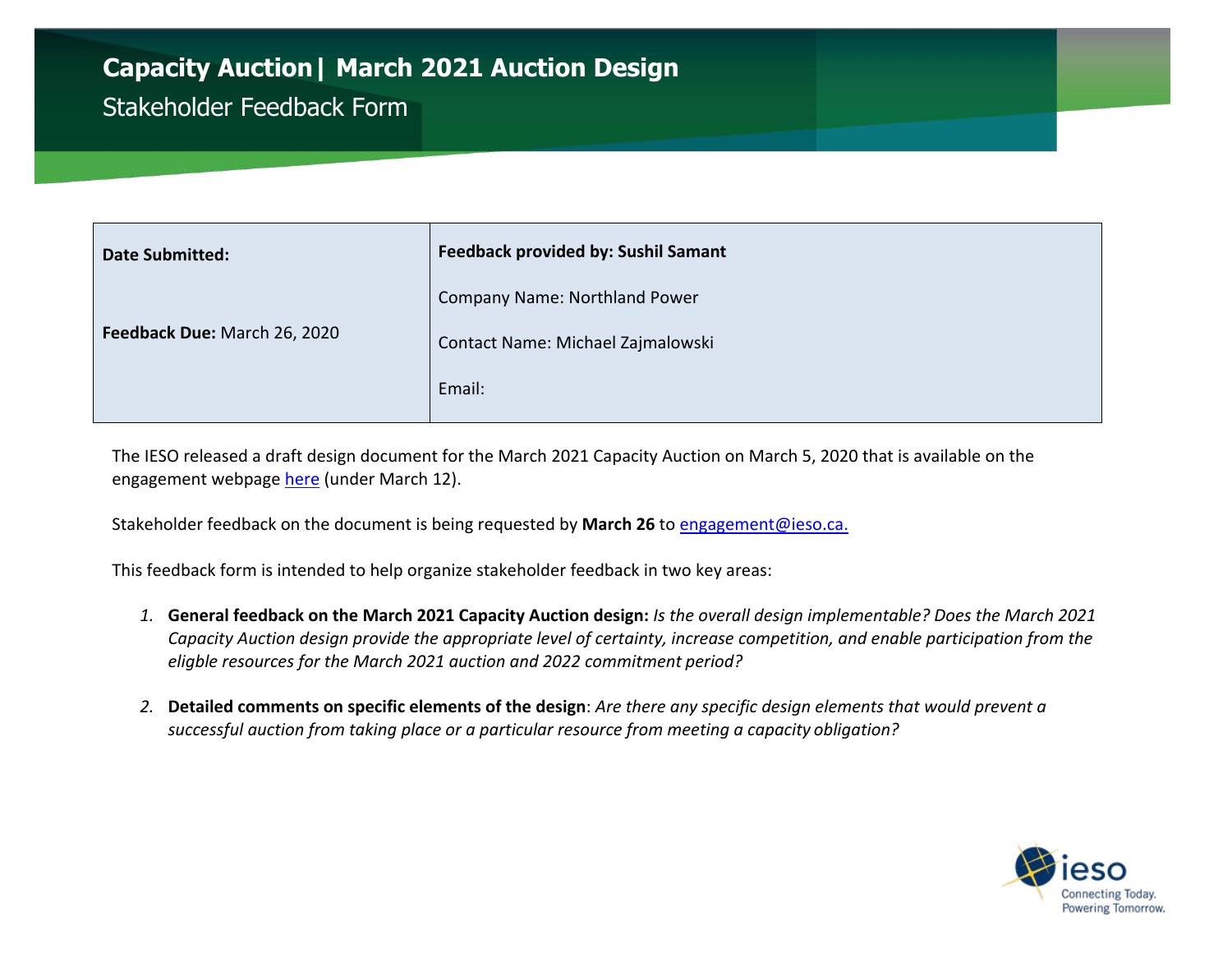## **General feedback on the March 2021 Capacity Auction design**

Northland Power appreciates the opportunity to review and provide comments on the Design Document, presentation and Brattle report. The comments below are provided to hopefully address some of our concerns or at the very least identify some opportunities for clarification or improvement.

It's not clear to me whether the IESO was seeking feedback on the Brattle Report, however I provide the following two minor comments.

- On page 6, in the footnote (6) it speaks to 12 holidays. Can the IESO please confirm which holiday calendar will be used? Which holidays are considered holidays for the purpose of the capacity auction.
- On page 10 in the paragraph above Equation 8 it states "Exporting resources are not likely to forfeit net E&AS revenues, nor are they likely to incur any costs to export" – I just want to make clear that there are fixed and variable costs to export, so not sure this statement is correct. The following bullet on top of page 11 seems to contradict this statement, so not sure I'm interpreting it correctly.

| <b>Chapter/Design Element</b>                                                                                                                          | Detailed Comments on Design Phase (Areas of Support or Concern)                                                                                                                                                                                                                                                                                                                                                                                                                                                                                                                                                                                                                                                                                                                                                                                                        |
|--------------------------------------------------------------------------------------------------------------------------------------------------------|------------------------------------------------------------------------------------------------------------------------------------------------------------------------------------------------------------------------------------------------------------------------------------------------------------------------------------------------------------------------------------------------------------------------------------------------------------------------------------------------------------------------------------------------------------------------------------------------------------------------------------------------------------------------------------------------------------------------------------------------------------------------------------------------------------------------------------------------------------------------|
| <b>Auction Overview and Timelines</b><br>• Pre-Auction Period<br><b>Auction Period</b><br>• Forward Period<br><b>Commitment and Obligation Periods</b> | The IESO indicates that "The duration of the pre-auction period will be lengthened to<br>approximately four months. The longer pre-auction period will allow participants to know the<br>target capacity for a capacity auction and prepare accordingly. Additionally, the longer pre-<br>auction period is required for the IESO to complete the market power mitigation and capacity<br>qualification processes. These timelines will be published in the pre-auction report."<br>Northland Power sees the market power mitigation exercise to develop resource specific values as<br>a potential whale of an exercise. Is the IESO prepared to continue with the Capacity Auction for<br>March 2021 if the Market Power Mitigation process is not completed? I see risk that this process<br>will take longer to satisfactorily complete than the IESO is assuming. |
| <b>Expanding Participation</b><br><b>Generator Backed Capacity Import</b><br><b>Capacity Self-Scheduling Resources</b>                                 | When is the IESO expecting to have an agreement with it's neighbouring markets where<br>generation resource backed capacity imports will be permitted?<br>NYISO has recently set the limit for capacity imports from the IESO at 15 MW for the upcoming<br>summer auction. If NYISO is only accepting 15 MW from Ontario, what level of certainty does the<br>IESO have to the volume of export capacity that NYISO may permit to export out of their market?                                                                                                                                                                                                                                                                                                                                                                                                          |

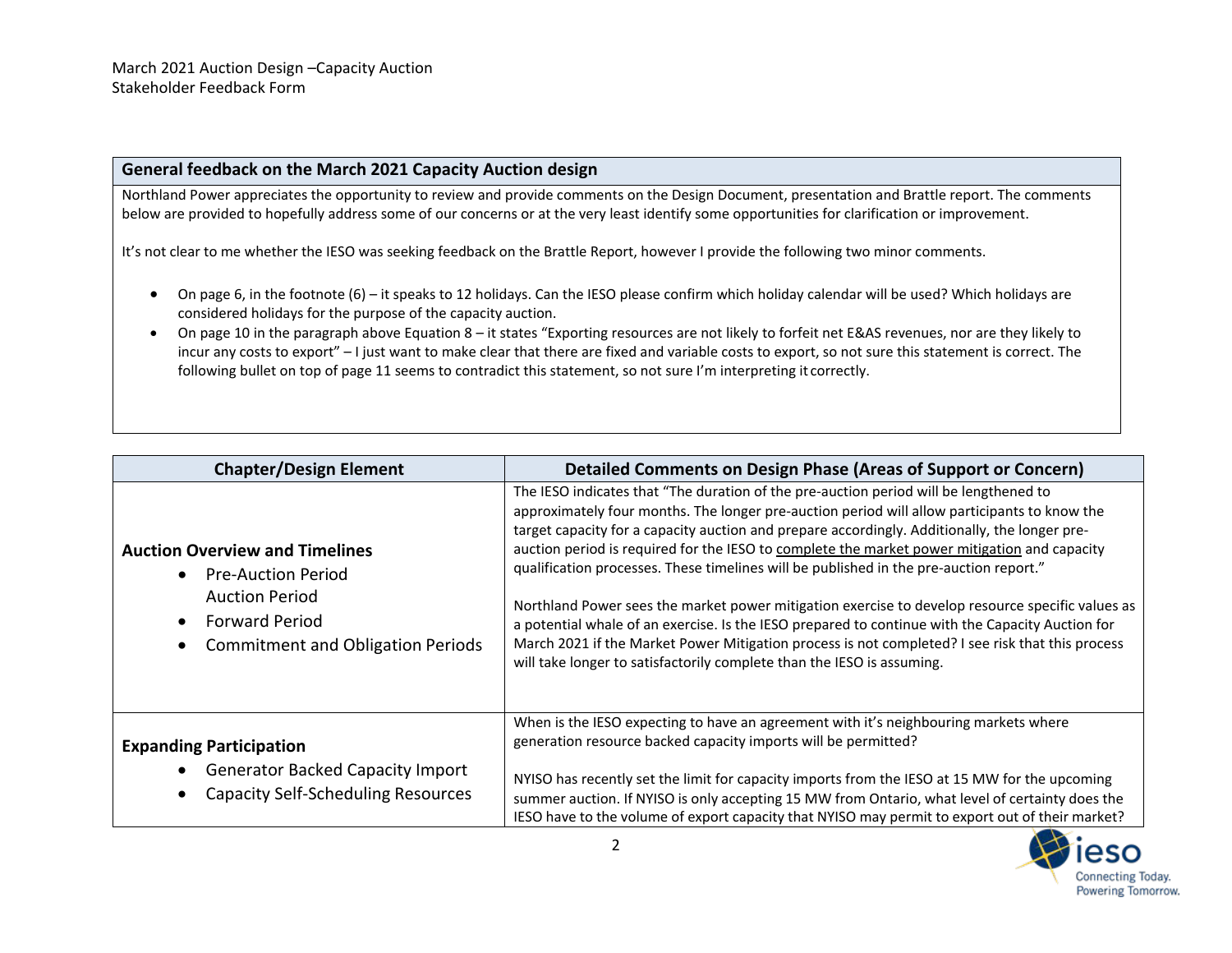| <b>Chapter/Design Element</b>                                | Detailed Comments on Design Phase (Areas of Support or Concern)                                                                                                                                                                                                                                                                                                                                                                                                                                                                                                                                                                                                                                                                                                                                                                                                                                                                                  |
|--------------------------------------------------------------|--------------------------------------------------------------------------------------------------------------------------------------------------------------------------------------------------------------------------------------------------------------------------------------------------------------------------------------------------------------------------------------------------------------------------------------------------------------------------------------------------------------------------------------------------------------------------------------------------------------------------------------------------------------------------------------------------------------------------------------------------------------------------------------------------------------------------------------------------------------------------------------------------------------------------------------------------|
|                                                              | In the Dispatch Data Submissions section for Generator Backed Capacity Import, the following is<br>stated "Depending on the generator type, the IESO will complete an hourly assessment of<br>availability, and consider the minimum offer into the energy market in day-ahead through to pre-<br>dispatch, stopping at either one-hour ahead pre-dispatch (for quick start generators) or x hours<br>ahead pre-dispatch where x is the generator's start up time. The assessment will be the same as a<br>generator located internally within Ontario."                                                                                                                                                                                                                                                                                                                                                                                         |
|                                                              | The IESO fails to use the defined term "elapsed time to dispatch" in a few sections in this<br>document, however I just want to be clear that the IESO will respect this parameter not only for<br>internal generation resources, but will also do so for generation resources in external markets?<br>Consolidated Edison Energy made a similar point in their comments.                                                                                                                                                                                                                                                                                                                                                                                                                                                                                                                                                                        |
|                                                              | In ICAP markets in the US, if a capacity call is made, the generating resource isn't necessarily<br>required to start. Instead the market participant must ensure it's scheduling an export from one<br>market to the other and must etag the transaction in a way that signals it's meeting the capacity<br>obligation. Where a facility start may be required would be if the exporting market was also short<br>on capacity and therefore curtailing all exports. In this case, the facility would need to start to<br>facilitate the export to the neighbouring market. The IESO requiring the facility to start to satisfy<br>the generation back capacity import creates more risk and complexity where maybe it's not<br>needed as compared to the alternative where the IESO can call on this energy and get it relatively<br>quick instead of having to deal with what will be at times very long "elapsed time to dispatch"<br>values. |
|                                                              | "elapsed time to dispatch" which is the minimum amount of time, in minutes, between the time<br>at which a startup sequence is initiated for a generation unit and the time at which it becomes<br>dispatchable by reaching its minimum loading point;                                                                                                                                                                                                                                                                                                                                                                                                                                                                                                                                                                                                                                                                                           |
| <b>Consolidation of Resources</b>                            | No comments                                                                                                                                                                                                                                                                                                                                                                                                                                                                                                                                                                                                                                                                                                                                                                                                                                                                                                                                      |
| <b>Offer Submission and Auction</b><br>$\bullet$<br>Clearing |                                                                                                                                                                                                                                                                                                                                                                                                                                                                                                                                                                                                                                                                                                                                                                                                                                                                                                                                                  |
| <b>Forward Period Obligations</b>                            |                                                                                                                                                                                                                                                                                                                                                                                                                                                                                                                                                                                                                                                                                                                                                                                                                                                                                                                                                  |
| Dispatch Data Submission                                     |                                                                                                                                                                                                                                                                                                                                                                                                                                                                                                                                                                                                                                                                                                                                                                                                                                                                                                                                                  |
| Resource Dispatch                                            |                                                                                                                                                                                                                                                                                                                                                                                                                                                                                                                                                                                                                                                                                                                                                                                                                                                                                                                                                  |
| <b>Testing</b>                                               |                                                                                                                                                                                                                                                                                                                                                                                                                                                                                                                                                                                                                                                                                                                                                                                                                                                                                                                                                  |

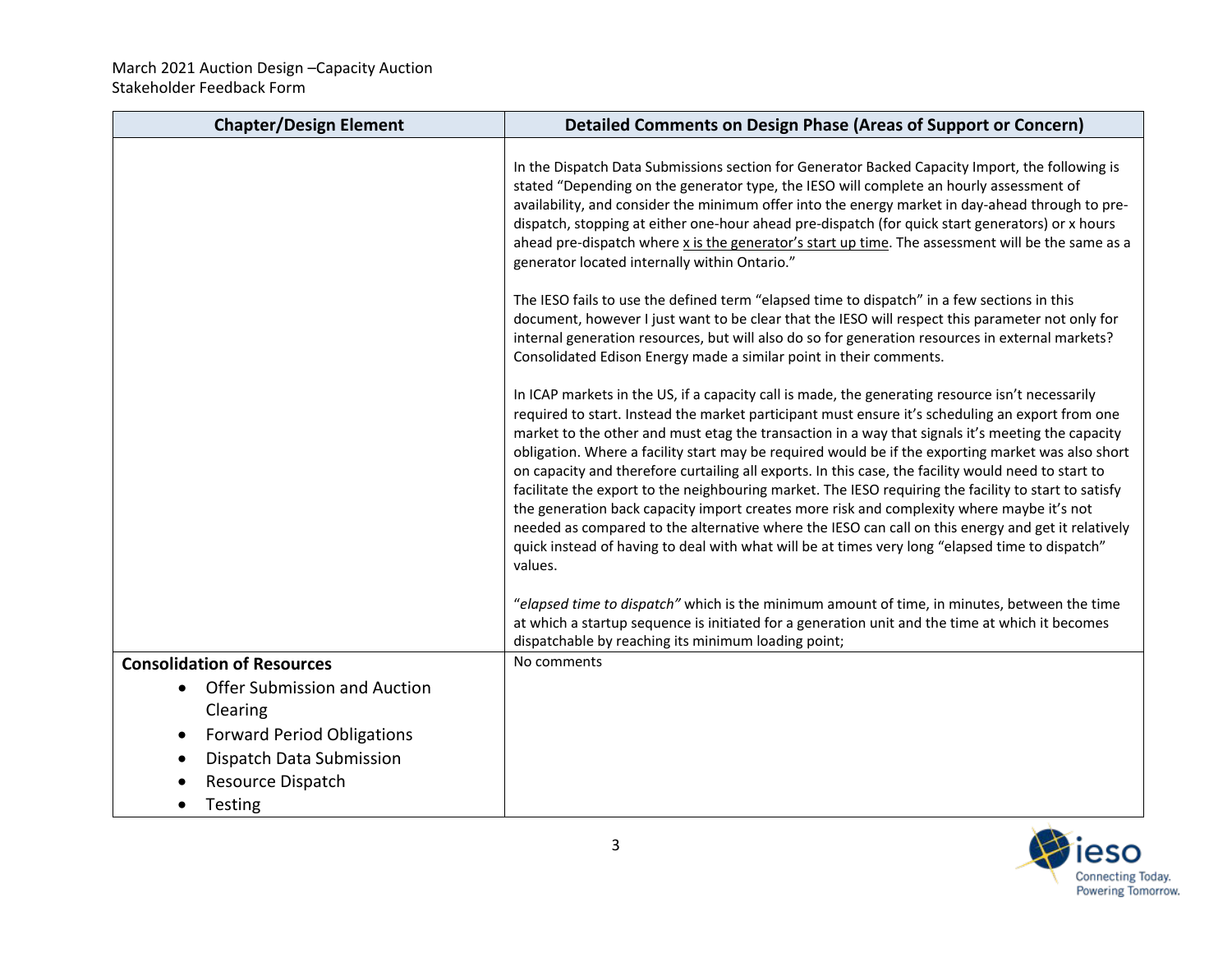| <b>Chapter/Design Element</b>                                                                                                                                                      | <b>Detailed Comments on Design Phase (Areas of Support or Concern)</b>                                                                                                                                                                                                                                                                                                                                                                                                                                                                                                                                                                                                                                                                                                           |
|------------------------------------------------------------------------------------------------------------------------------------------------------------------------------------|----------------------------------------------------------------------------------------------------------------------------------------------------------------------------------------------------------------------------------------------------------------------------------------------------------------------------------------------------------------------------------------------------------------------------------------------------------------------------------------------------------------------------------------------------------------------------------------------------------------------------------------------------------------------------------------------------------------------------------------------------------------------------------|
| <b>Capacity Qualification Process</b>                                                                                                                                              | The IESO states that "The IESO will replace the capacity enrollment process with capacity<br>qualification process. It will consist of three parts: (1) the CAP will submit a capacity qualification<br>request in Online IESO (2) the IESO will determine the qualified capacity for each CAR. The<br>determination will take into consideration the bid/offer type of the resource(s) associated with a<br>CAR, the technology type and the age of the resource. The IESO will privately inform the CAP of<br>the qualified capacity of each of its CARs at least five weeks prior to the capacity auction (3) the<br>CAP will submit a capacity auction deposit for an amount equal to or less than the qualified<br>capacity of each CAR."                                   |
|                                                                                                                                                                                    | Can the IESO explain what methodology will be applied to consider the technology type and age<br>of the resource?                                                                                                                                                                                                                                                                                                                                                                                                                                                                                                                                                                                                                                                                |
|                                                                                                                                                                                    | Not in the design document, but in the presentation that was provided. On page 28 of that<br>presentation was a question and answer about capacity qualification. In the response the IESO<br>states "Determine the ICAP based on the temperature adjusted Maximum Continuous Rating<br>(MCR) using the average temperature in the highest risk month of the obligation period for each<br>zone (shown in pre-auction report).                                                                                                                                                                                                                                                                                                                                                   |
|                                                                                                                                                                                    | Can the IESO please confirm whether the average temperature used is the average hourly<br>temperature for that month tied to the closest weather tower to the participant? Is the value<br>meant to be an average of 24 hours, average during the commitment period, hourly, or<br>instantenous? Can you please clarify.                                                                                                                                                                                                                                                                                                                                                                                                                                                         |
| <b>Market Power Mitigation Process</b>                                                                                                                                             | No comments                                                                                                                                                                                                                                                                                                                                                                                                                                                                                                                                                                                                                                                                                                                                                                      |
| Exemptions                                                                                                                                                                         |                                                                                                                                                                                                                                                                                                                                                                                                                                                                                                                                                                                                                                                                                                                                                                                  |
| Determination of Market Power                                                                                                                                                      |                                                                                                                                                                                                                                                                                                                                                                                                                                                                                                                                                                                                                                                                                                                                                                                  |
| <b>Market Power Mitigation</b>                                                                                                                                                     |                                                                                                                                                                                                                                                                                                                                                                                                                                                                                                                                                                                                                                                                                                                                                                                  |
| <b>Mechanisms</b>                                                                                                                                                                  |                                                                                                                                                                                                                                                                                                                                                                                                                                                                                                                                                                                                                                                                                                                                                                                  |
| <b>Pre-Auction Period</b><br>Determination of Auction Parameters<br>$\bullet$<br><b>Pre-Auction Reporting</b><br><b>Authorization Process</b><br><b>Consolidation of Resources</b> | My comments on pricing is not tied specifically to the reference price, but a section that I feel is<br>misleading in this document. Its around minimum price. The IESO Minimum Price Setting<br>framework establishes a minium price based on the downward sloping demand curve. My<br>concern however is that it doesn't set a floor price regardless of the amount of capacity being<br>procured. The way I read the demand curve (correct me if I'm wrong) is that the clearing price<br>could be \$0 if the curve reaches the X axis in a typical diagram. While I can appreciate that<br>resources competing for capacity revenue makes sense, without giving resources other<br>mechanisms to potentially secure capacity payments (like the resource adequacy engagement |

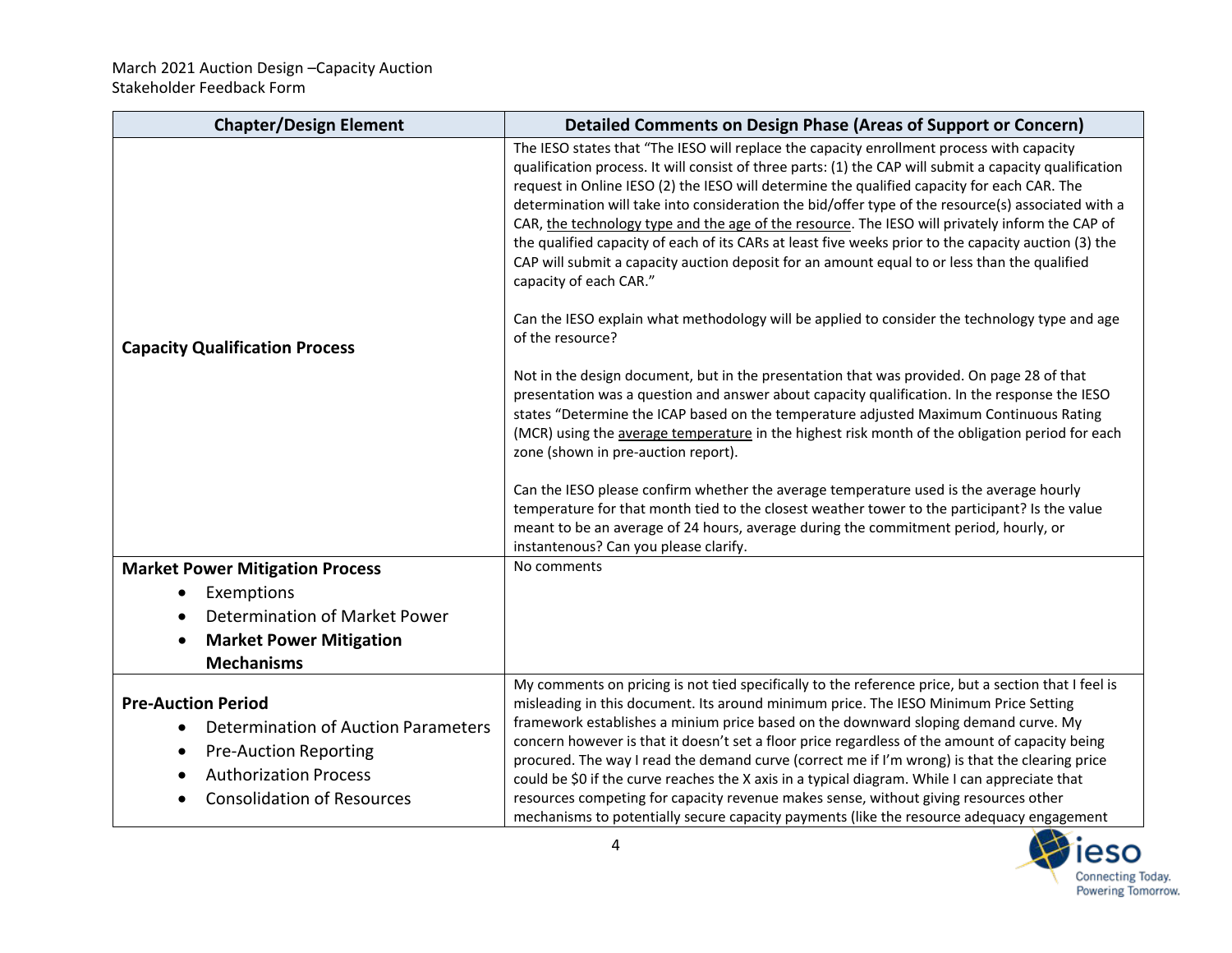| <b>Chapter/Design Element</b>                                                                                                                                                                               | <b>Detailed Comments on Design Phase (Areas of Support or Concern)</b>                                                                                                                                                                                                                                                                                                                                                                                                                                                                                                                                                                                                                                                                                                                                                                                                                                                                                                             |
|-------------------------------------------------------------------------------------------------------------------------------------------------------------------------------------------------------------|------------------------------------------------------------------------------------------------------------------------------------------------------------------------------------------------------------------------------------------------------------------------------------------------------------------------------------------------------------------------------------------------------------------------------------------------------------------------------------------------------------------------------------------------------------------------------------------------------------------------------------------------------------------------------------------------------------------------------------------------------------------------------------------------------------------------------------------------------------------------------------------------------------------------------------------------------------------------------------|
| Capacity Qualification and<br>$\bullet$<br>Performance Assessment<br><b>Market Power Mitigation</b>                                                                                                         | may do), or by having a monthly capacity auction process that would follow similar to other ISO's<br>(e.g. NYISO) then some participants may be desperate to secure much needed capacity revenue.<br>Participants should not have to offer their capacity below their cost, however without setting a<br>minimum clearing price, you're creating the potential that they would in order to secure capacity.<br>Failing to clear the capacity market would result in losing out on capacity revenue for 12 months.<br>You don't have an opportunity to sell that capacity in monthly strips since that doesn't exist. The<br>IESO should consider setting a minimum clearing price for the capacity auction. Participants long<br>term viability would be in jeopardy if they are still losing money each year, because the clearing<br>price would potentially be below their cost, yet the Capacity Auction is currently the only game in<br>town for securing capacity payments. |
| <b>Auction Period</b>                                                                                                                                                                                       | No comments                                                                                                                                                                                                                                                                                                                                                                                                                                                                                                                                                                                                                                                                                                                                                                                                                                                                                                                                                                        |
| <b>Offer Submission</b><br><b>Auction Clearing and Price Setting</b><br><b>Post Auction Reporting Obligations</b>                                                                                           |                                                                                                                                                                                                                                                                                                                                                                                                                                                                                                                                                                                                                                                                                                                                                                                                                                                                                                                                                                                    |
| <b>Forward Period</b><br>Participant Authorization in Auction<br>$\bullet$<br><b>Resource Registration</b><br><b>Capacity Prudential Support</b><br><b>Capacity Obligation Transfers</b><br><b>Buy outs</b> | No comments                                                                                                                                                                                                                                                                                                                                                                                                                                                                                                                                                                                                                                                                                                                                                                                                                                                                                                                                                                        |
| <b>Commitment Period</b><br><b>Energy Market Participation</b><br>Payments (Settlement Process)<br>Performance Obligation Assessment<br>and Associated Charges or True-Ups                                  | In section 10.1.1 the IESO states "Capacity Generation Resources with a Capacity Obligation are<br>obligated to submit offers in the DACP through to real-time for the hours of the availability<br>window. These offers are expected to be at least equal to their Capacity Obligation for each hour<br>of the availability window during Pre-Dispatch (PD) from the first run of Pre-Dispatch (PD) until<br>their PD-X where X will be the larger of: 1) Elapsed Time to Dispatch 2) Minimum Generation<br>Block Down Time, and 3) 2-hour Mandatory Window."<br>Elapsed Time to Dispatch is a defined term - it should be italicized here.                                                                                                                                                                                                                                                                                                                                       |